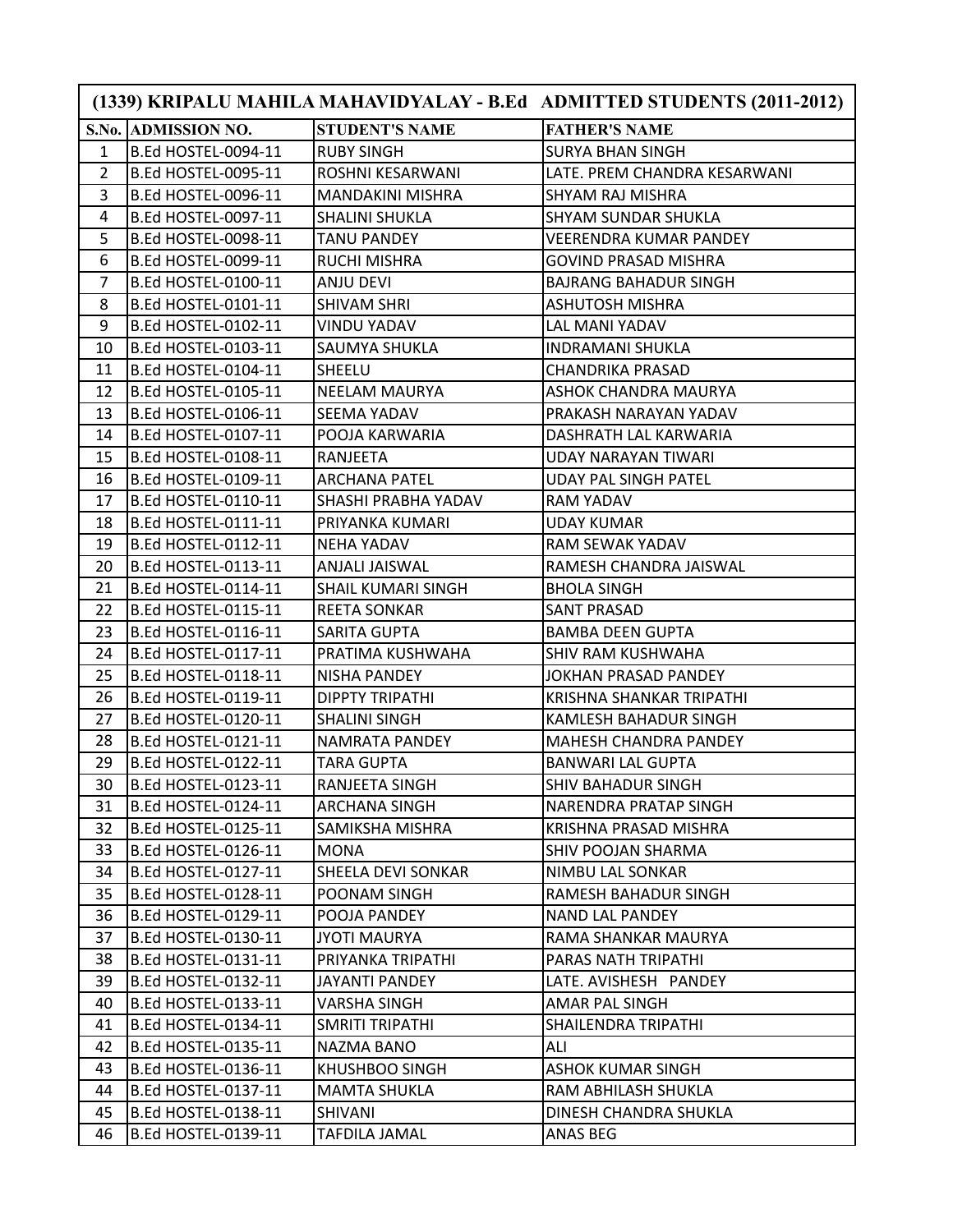| 47 | B.Ed HOSTEL-0140-11 | <b>BEENA DEVI</b>           | <b>JAWAHAR LAL</b>           |
|----|---------------------|-----------------------------|------------------------------|
| 48 | B.Ed HOSTEL-0141-11 | <b>ARCHANA KUMARI</b>       | <b>BRIJ LAL</b>              |
| 49 | B.Ed HOSTEL-0142-11 | ARTI PANDEY                 | YAMUNA PRASAD PANDEY         |
| 50 | B.Ed HOSTEL-0143-11 | <b>GULNAZ</b>               | <b>KHURSID ALI</b>           |
| 51 | B.Ed HOSTEL-0144-11 | <b>KOMAL GUPTA</b>          | <b>JAI PRAKASH GUPTA</b>     |
| 52 | B.Ed HOSTEL-0145-11 | RITA SINGH                  | <b>GHAN SHYAM SINGH</b>      |
| 53 | B.Ed HOSTEL-0146-11 | <b>KAMINI DEVI</b>          | <b>SHATISH CHANDRA</b>       |
| 54 | B.Ed HOSTEL-0147-11 | APOORWA SAXENA              | <b>SUMAN PRASAD YADAV</b>    |
| 55 | B.Ed HOSTEL-0148-11 | <b>BHAGYSHREE KESARWANI</b> | BHAIYA LAL KESARWANI         |
| 56 | B.Ed HOSTEL-0149-11 | MEENA KUMARI                | KAMLA PRASAD                 |
| 57 | B.Ed HOSTEL-0150-11 | NIDHI KUMARI                | LATE. SURESH CHANDRA GUPTA   |
| 58 | B.Ed HOSTEL-0151-11 | <b>SWATI SRIVASTAVA</b>     | UMESH CHANDRA SRIVASTAVA     |
| 59 | B.Ed HOSTEL-0152-11 | VAISHALI SINGH              | <b>BACHCHE LAL SINGH</b>     |
| 60 | B.Ed HOSTEL-0153-11 | <b>CHARU LATA SHUKLA</b>    | JEETENDRA PRASAD SHUKLA      |
| 61 | B.Ed HOSTEL-0154-11 | ANKITA SRIVASTAVA           | BRIJESH KUMAR SRIVASTAVA     |
| 62 | B.Ed HOSTEL-0155-11 | SANGEETA SINGH              | <b>BHAGWANT SINGH</b>        |
| 63 | B.Ed HOSTEL-0156-11 | <b>ROSHANI MISHRA</b>       | <b>KRISHNA DEO MISHRA</b>    |
| 64 | B.Ed-0007-11        | <b>SHAIMA BANO</b>          | <b>ANSAR AHMED</b>           |
| 65 | B.Ed-0008-11        | <b>POONAM SHUKLA</b>        | <b>HARI MOHAN SINGH</b>      |
| 66 | B.Ed-0009-11        | <b>ASIA FATMA</b>           | <b>KHALID FAROOQUI</b>       |
| 67 | B.Ed-0010-11        | PRIYANKA DWIVEDI            | KARUNESH CHANDRA DWIVEDI     |
| 68 | B.Ed-0011-11        | <b>MUKTI SAHU</b>           | <b>SURESH CHANDRA SAHU</b>   |
| 69 | B.Ed-0012-11        | <b>MEENA YADAV</b>          | <b>KEDAR NATH YADAV</b>      |
| 70 | B.Ed-0013-11        | PRATIMA                     | RAMESH CHANDRA SHUKLA        |
| 71 | B.Ed-0014-11        | <b>SONAM PANDEY</b>         | <b>SANJAY KUMAR PANDEY</b>   |
| 72 | B.Ed-0015-11        | <b>ROLLY KESARWANI</b>      | HUB LAL KESARWANI            |
| 73 | B.Ed-0016-11        | <b>RENU</b>                 | <b>AMRIT LAL</b>             |
| 74 | B.Ed-0017-11        | <b>RUCHI MISHRA</b>         | <b>KAMLESH MISHRA</b>        |
| 75 | B.Ed-0018-11        | <b>PREETI SHUKLA</b>        | <b>SURENDRA KUMAR SHUKLA</b> |
| 76 | B.Ed-0019-11        | <b>SADHANA SHARMA</b>       | <b>JAGDISH PRASAD</b>        |
| 77 | B.Ed-0020-11        | CHHAYA                      | ARVIND KUMAR TIWARI          |
| 78 | B.Ed-0021-11        | <b>JULY VARMA</b>           | SHYAM NARAYAN VERMA          |
| 79 | B.Ed-0022-11        | <b>REENA YADAV</b>          | RAM NARESH YADAV             |
| 80 | B.Ed-0023-11        | <b>GARIMA TRIPATHI</b>      | YOGESH TRIPATHI              |
| 81 | B.Ed-0024-11        | DEEPIKA PANDEY              | <b>TRILOK NATH PANDEY</b>    |
| 82 | B.Ed-0025-11        | <b>ARCHANA YADAV</b>        | TRIBHUWAN NATH YADAV         |
| 83 | B.Ed-0026-11        | <b>RENU PANDEY</b>          | <b>SHIV KUMAR PANDEY</b>     |
| 84 | B.Ed-0027-11        | HEMLATA                     | RAM RAJ YADAV                |
| 85 | B.Ed-0028-11        | <b>SHALINI PANDEY</b>       | <b>VEDVYAS PANDEY</b>        |
| 86 | B.Ed-0029-11        | <b>RUBY DEVI</b>            | AMAR BAHADUR PATEL           |
| 87 | B.Ed-0030-11        | PRIYANKA MISHRA             | TRIBHUWAN NATH MISHRA        |
| 88 | B.Ed-0031-11        | <b>SHWETA SAHU</b>          | MEWA LAL SAHU                |
| 89 | B.Ed-0032-11        | KUSUM LATA SINGH            | <b>VIJAY PRATAP SINGH</b>    |
| 90 | B.Ed-0033-11        | SANDHYA                     | <b>RAM ASRE</b>              |
| 91 | B.Ed-0034-11        | <b>RENU DWIVEDI</b>         | RAM LAKHAN DWIVEDI           |
| 92 | B.Ed-0035-11        | POOJA DEVU                  | <b>ASHOK KUMAR</b>           |
| 93 | B.Ed-0036-11        | <b>MEENA YADAV</b>          | <b>NANHEY LAL YADAV</b>      |
| 94 | B.Ed-0037-11        | POOJA SINGH                 | RAJENDRA PRATAP SINGH        |